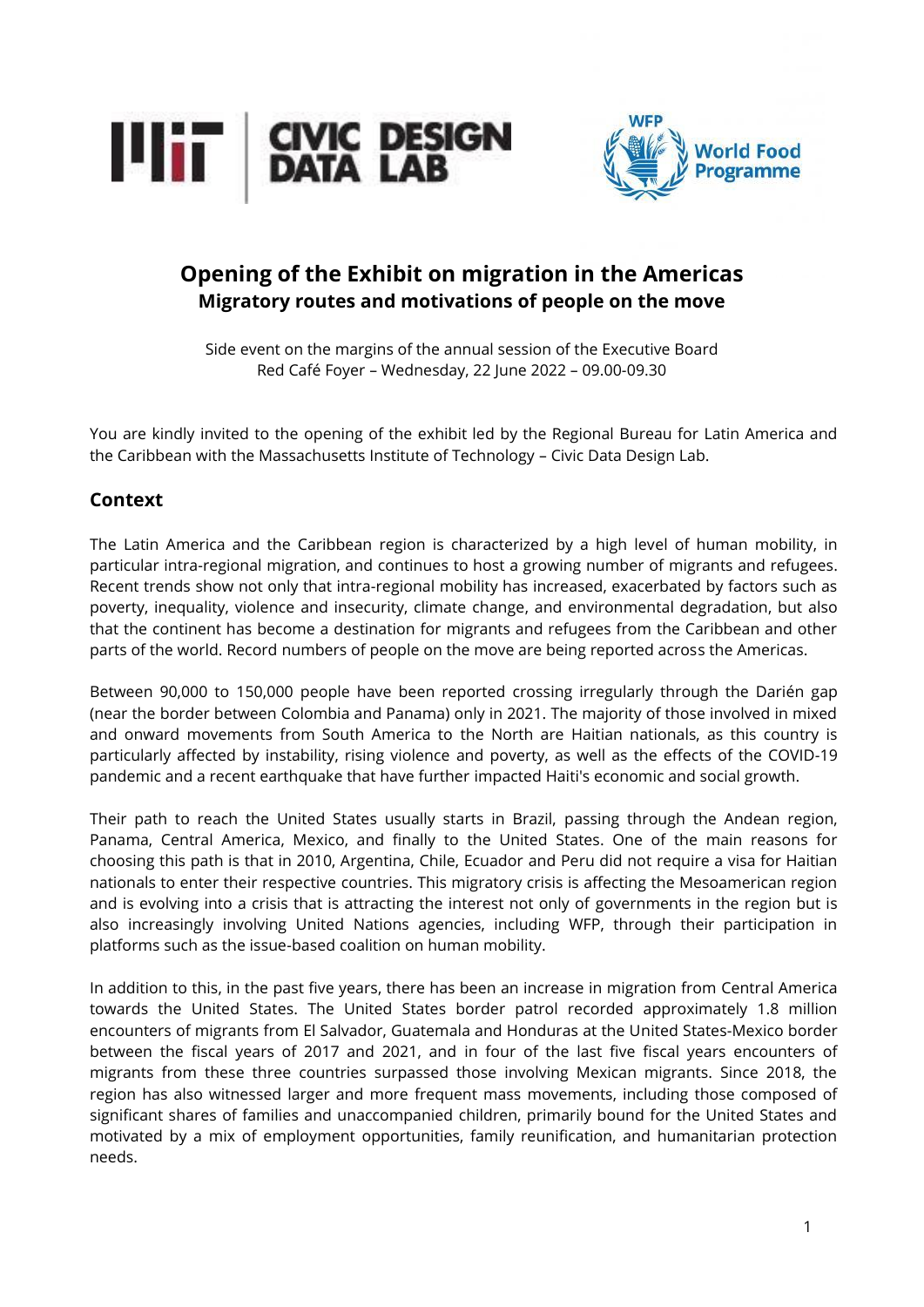To inform strategic discussions on how best to address and understand the root causes of migration (with a specific focus on food and nutrition security) and to mitigate Central American migration, WFP – through a collaboration between the Migration Policy Institute and the Civic Data Design Lab at the Massachusetts Institute of Technology – implemented a study that explored the factors driving people in El Salvador, Guatemala and Honduras to consider and decide to migrate irregularly or regularly, as well as the costs and economic implications of migration for households and communities throughout the region.

### **Objective**

The objective of the exhibition is to raise awareness of the migratory movements in Mesoamerica with a specific focus on Central America migration. This event will support the discussion around the new country strategic plans that will be presented to the Board (in particular El Salvador in June 2022 and Honduras in November 2022).

### **Agenda**

There will be an opening of the exhibition which will be left on display for people to see whenever possible during the annual session of the Executive Board (20–24 June).

#### **Opening of the exhibition:** at 9:00

**Introductory remarks:** Mr David Beasley, Executive Director, WFP (TBC), accompanied by Ms Lola Castro, Regional Director for the Latin America and the Caribbean region

#### **Remarks:** List C Convenor

**Technical introduction:** Sarah Williams, Massachusetts Institute of Technology

**Other guests:** Government Representatives from Panama and El Salvador attending the Executive Board

#### **Description of the exhibition**

The installation will be interactive as it:

- Allows visitors to touch screens and get information. Interaction is both tactical (touching/moving physical objects) and digital.
- Explores a range of scales with a map of the world, countries, and cities.
- Personalizes the data with narratives and items of migrants and the choices they make.
- Fits nicely in a 3x3 meter space, in the Red Café Foyer.
- Designed so that it can be moved to other locations.
- Expresses the urgency of policies/problems that WFP needs to address now.

The exhibition content will include images developed by the Civic Data Design Lab research team from WFP's data analysis and photographs. It will also feature the interactive data visualizations developed as part of previous research conducted by WFP and the Civic Data Design Lab. Data visualizations that were developed by the Massachusetts Institute of Technology – Civic Data Design Lab students in the Fall 2021 Big Data Visualization and Society Class (11.454) will be used with the students' permission.